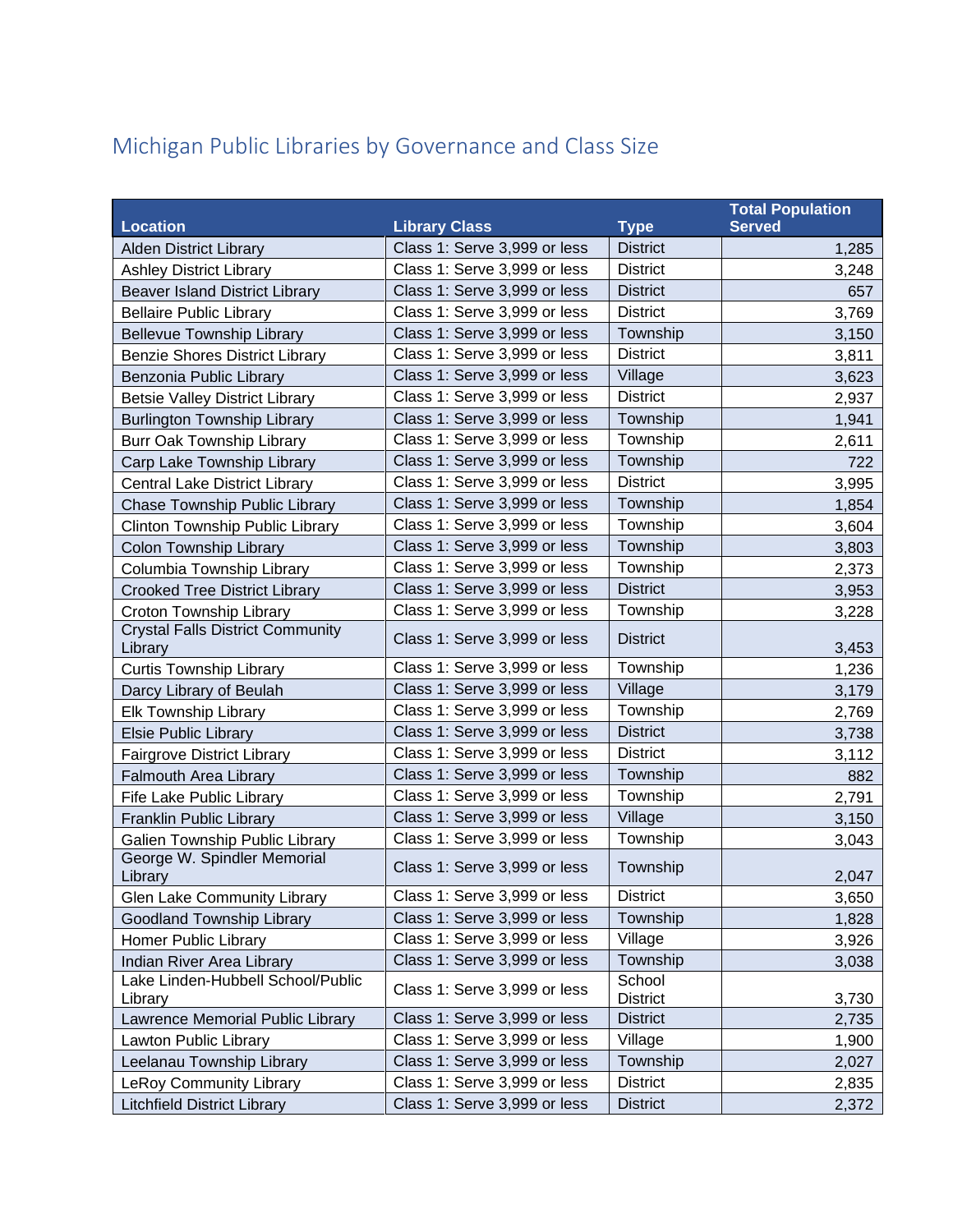|                                                |                              |                 | <b>Total Population</b> |
|------------------------------------------------|------------------------------|-----------------|-------------------------|
| <b>Location</b>                                | <b>Library Class</b>         | <b>Type</b>     | <b>Served</b>           |
| Lyons Township District Library                | Class 1: Serve 3,999 or less | <b>District</b> | 3,667                   |
| Mackinac Island Public Library                 | Class 1: Serve 3,999 or less | City            | 492                     |
| Maple Rapids Public Library                    | Class 1: Serve 3,999 or less | Village         | 3,115                   |
| Marenisco Township Library                     | Class 1: Serve 3,999 or less | Township        | 1,727                   |
| McMillan Township Library                      | Class 1: Serve 3,999 or less | Township        | 2,440                   |
| <b>Merrill District Library</b>                | Class 1: Serve 3,999 or less | <b>District</b> | 3,433                   |
| Mulliken District Library                      | Class 1: Serve 3,999 or less | <b>District</b> | 1,848                   |
| North Branch Township Library                  | Class 1: Serve 3,999 or less | Township        | 3,645                   |
| Ontonagon Township Library                     | Class 1: Serve 3,999 or less | Township        | 3,679                   |
| Osceola Township School Public                 | Class 1: Serve 3,999 or less | School          |                         |
| Library                                        |                              | <b>District</b> | 1,830                   |
| Pentwater Township Library                     | Class 1: Serve 3,999 or less | Township        | 1,939                   |
| Ray Township Public Library                    | Class 1: Serve 3,999 or less | Township        | 3,739                   |
|                                                | Class 1: Serve 3,999 or less | School          |                         |
| Republic-Michigamme Public Library             |                              | <b>District</b> | 1,508                   |
| Richfield Township Public Library              | Class 1: Serve 3,999 or less | Township        | 3,731                   |
| <b>Richland Township Library</b>               | Class 1: Serve 3,999 or less | Township        | 3,674                   |
| <b>Richmond Township Library</b>               | Class 1: Serve 3,999 or less | Township        | 882                     |
| Royal Oak Township Public Library              | Class 1: Serve 3,999 or less | Township        | 2,419                   |
| <b>Schoolcraft Community Library</b>           | Class 1: Serve 3,999 or less | Village         | 3,775                   |
| Seville Township Public Library                | Class 1: Serve 3,999 or less | Township        | 3,138                   |
| <b>Sleeper Public Library</b>                  | Class 1: Serve 3,999 or less | Village         | 3,428                   |
| Sodus Township Library                         | Class 1: Serve 3,999 or less | Township        | 1,932                   |
| <b>Sunfield District Library</b>               | Class 1: Serve 3,999 or less | <b>District</b> | 2,387                   |
| Tekonsha Township Public Library               | Class 1: Serve 3,999 or less | Township        | 1,873                   |
| Topinabee Public Library                       | Class 1: Serve 3,999 or less | Township        | 1,652                   |
| Vermontville Township Library                  | Class 1: Serve 3,999 or less | Township        | 3,895                   |
| <b>Wakefield Public Library</b>                | Class 1: Serve 3,999 or less | City            | 2,156                   |
| <b>Waldron District Library</b>                | Class 1: Serve 3,999 or less | <b>District</b> | 2,475                   |
|                                                | Class 1: Serve 3,999 or less | School          |                         |
| Walkerville Public/School Library              |                              | <b>District</b> | 1,968                   |
| <b>Watertown Township Library</b>              | Class 1: Serve 3,999 or less | Township        | 2,202                   |
| <b>Wheatland Township Library</b>              | Class 1: Serve 3,999 or less | Township        | 2,913                   |
| <b>Whitefish Township Community</b><br>Library | Class 1: Serve 3,999 or less | Township        | 575                     |
| <b>Wolverine Community Library</b>             | Class 1: Serve 3,999 or less | <b>District</b> | 2,738                   |
| Addison Township Public Library                | Class 2: Serve 4,000-6,999   | Township        | 6,351                   |
| <b>Almont District Library</b>                 | Class 2: Serve 4,000-6,999   | <b>District</b> | 6,583                   |
| Armada Free Public Library                     | Class 2: Serve 4,000-6,999   | Township        | 5,379                   |
| <b>Athens Community Library</b>                | Class 2: Serve 4,000-6,999   | Township        | 4,265                   |
| <b>Bad Axe District Library</b>                | Class 2: Serve 4,000-6,999   | <b>District</b> | 6,621                   |
| <b>Barryton Public Library</b>                 | Class 2: Serve 4,000-6,999   | <b>District</b> | 4,075                   |
| <b>Bessemer Public Library</b>                 | Class 2: Serve 4,000-6,999   | City            | 5,414                   |
| <b>Bridgman Public Library</b>                 | Class 2: Serve 4,000-6,999   | City            | 6,296                   |
| <b>Brown City Public Library</b>               | Class 2: Serve 4,000-6,999   | City            | 4,005                   |
| Camden Township Library                        | Class 2: Serve 4,000-6,999   | Township        | 4,191                   |
|                                                |                              |                 |                         |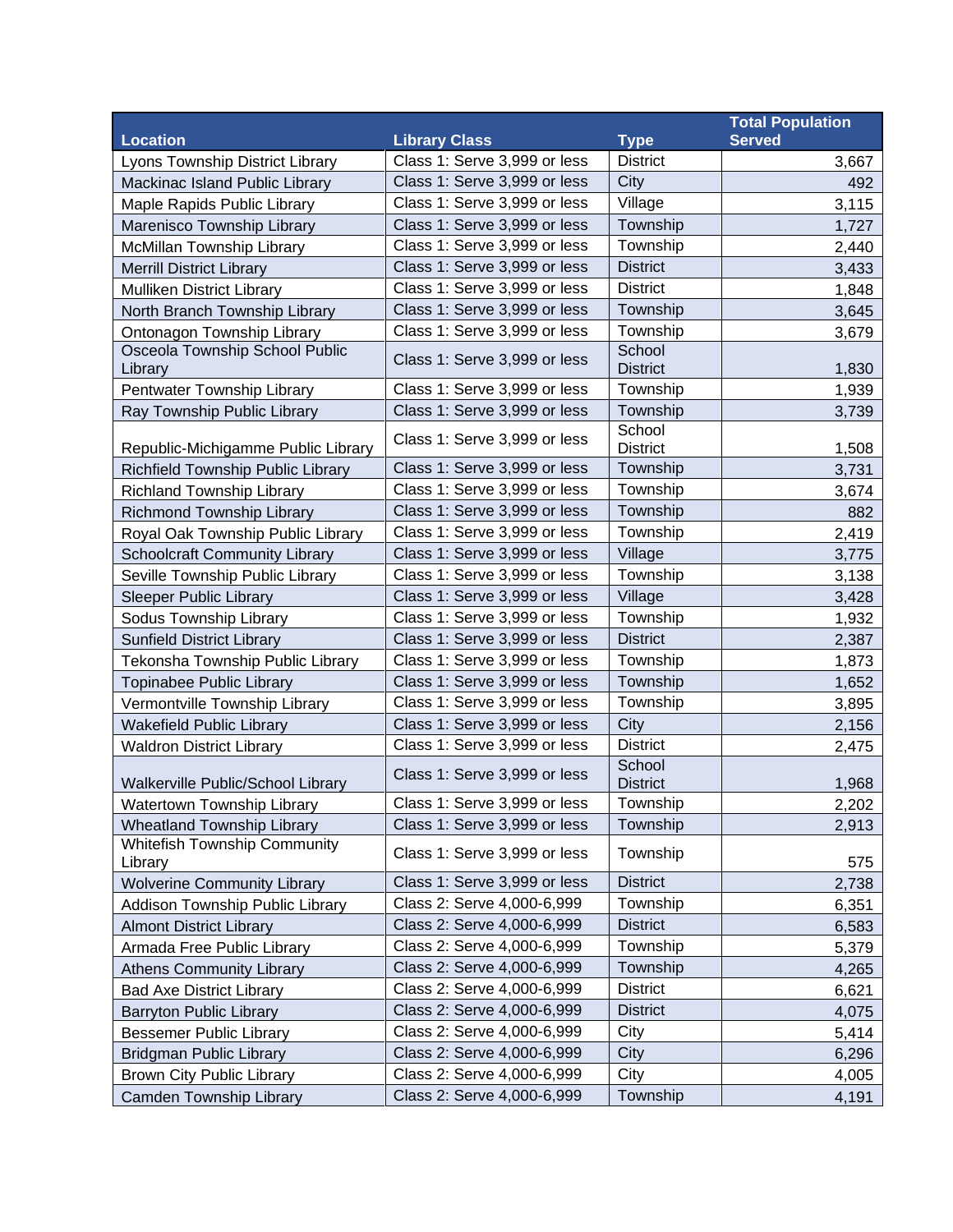|                                             |                            |                           | <b>Total Population</b> |
|---------------------------------------------|----------------------------|---------------------------|-------------------------|
| <b>Location</b>                             | <b>Library Class</b>       | <b>Type</b>               | <b>Served</b>           |
| Coleman Area Library                        | Class 2: Serve 4,000-6,999 | <b>District</b>           | 4,622                   |
| <b>Constantine Township Library</b>         | Class 2: Serve 4,000-6,999 | Township                  | 4,986                   |
| Deckerville Public Library                  | Class 2: Serve 4,000-6,999 | Village                   | 4,514                   |
| Dorothy Hull Library - Windsor<br>Township  | Class 2: Serve 4,000-6,999 | Township                  | 6,838                   |
| Dowling Public Library                      | Class 2: Serve 4,000-6,999 | Township                  | 4,869                   |
| Dryden Township Library                     | Class 2: Serve 4,000-6,999 | Township                  | 4,768                   |
| Elk Rapids District Library                 | Class 2: Serve 4,000-6,999 | <b>District</b>           | 5,432                   |
| Forsyth Township Public Library             | Class 2: Serve 4,000-6,999 | Township                  | 6,164                   |
| <b>Freeport District Library</b>            | Class 2: Serve 4,000-6,999 | <b>District</b>           | 5,641                   |
| Harbor Beach Area District Library          | Class 2: Serve 4,000-6,999 | <b>District</b>           | 6,119                   |
| <b>Hartford Public Library</b>              | Class 2: Serve 4,000-6,999 | <b>District</b>           | 6,582                   |
| <b>Hesperia Community Library</b>           | Class 2: Serve 4,000-6,999 | <b>District</b>           | 5,933                   |
| Home Township Library                       | Class 2: Serve 4,000-6,999 | Township                  | 4,220                   |
| <b>Hopkins District Library</b>             | Class 2: Serve 4,000-6,999 | <b>District</b>           | 4,610                   |
| <b>Howe Memorial Library</b>                | Class 2: Serve 4,000-6,999 | Village                   | 5,531                   |
| Hudson Carnegie District Library            | Class 2: Serve 4,000-6,999 | <b>District</b>           | 5,107                   |
| Interlochen Public Library                  | Class 2: Serve 4,000-6,999 | Township                  | 5,784                   |
| Ironwood Carnegie Library                   | Class 2: Serve 4,000-6,999 | City                      | 5,713                   |
| J. C. Wheeler Public Library                | Class 2: Serve 4,000-6,999 | Township                  | 6,443                   |
| Jacquelin E. Opperman Memorial<br>Library   | Class 2: Serve 4,000-6,999 | School<br><b>District</b> | 4,080                   |
| Jonesville District Library                 | Class 2: Serve 4,000-6,999 | <b>District</b>           | 5,210                   |
| Jordan Valley District Library              | Class 2: Serve 4,000-6,999 | <b>District</b>           | 6,997                   |
| Lake Odessa Community Library               | Class 2: Serve 4,000-6,999 | <b>District</b>           | 4,168                   |
| Leighton Township Library                   | Class 2: Serve 4,000-6,999 | Township                  | 4,934                   |
| Leland Township Public Library              | Class 2: Serve 4,000-6,999 | Township                  | 5,857                   |
| Luther Area Public Library                  | Class 2: Serve 4,000-6,999 | <b>District</b>           | 4,141                   |
| M. Alice Chapin Memorial Library            | Class 2: Serve 4,000-6,999 | Village                   | 4,197                   |
| Mackinaw Area Public Library                | Class 2: Serve 4,000-6,999 | <b>District</b>           | 5,068                   |
| Mancelona Township Library                  | Class 2: Serve 4,000-6,999 | Township                  | 4,968                   |
| Marcellus Township Wood Memorial<br>Library | Class 2: Serve 4,000-6,999 | Township                  | 4,101                   |
| <b>Marlette District Library</b>            | Class 2: Serve 4,000-6,999 | <b>District</b>           | 5,241                   |
| Mayville District Public Library            | Class 2: Serve 4,000-6,999 | <b>District</b>           | 5,160                   |
| <b>McBain Community Library</b>             | Class 2: Serve 4,000-6,999 | School<br><b>District</b> | 5,841                   |
| Mendon Township Library                     | Class 2: Serve 4,000-6,999 | Township                  | 4,730                   |
| Moore Public Library                        | Class 2: Serve 4,000-6,999 | <b>District</b>           | 5,072                   |
| Morton Township Public Library              | Class 2: Serve 4,000-6,999 | Township                  | 6,634                   |
| New Buffalo Township Public Library         | Class 2: Serve 4,000-6,999 | Township                  | 5,302                   |
| Newaygo Area District Library               | Class 2: Serve 4,000-6,999 | <b>District</b>           | 6,834                   |
| North Adams Community Memorial<br>Library   | Class 2: Serve 4,000-6,999 | <b>District</b>           | 4,469                   |
| Nottawa Township Library                    | Class 2: Serve 4,000-6,999 | Township                  | 6,174                   |
| Ovid Public Library                         | Class 2: Serve 4,000-6,999 | <b>District</b>           | 5,305                   |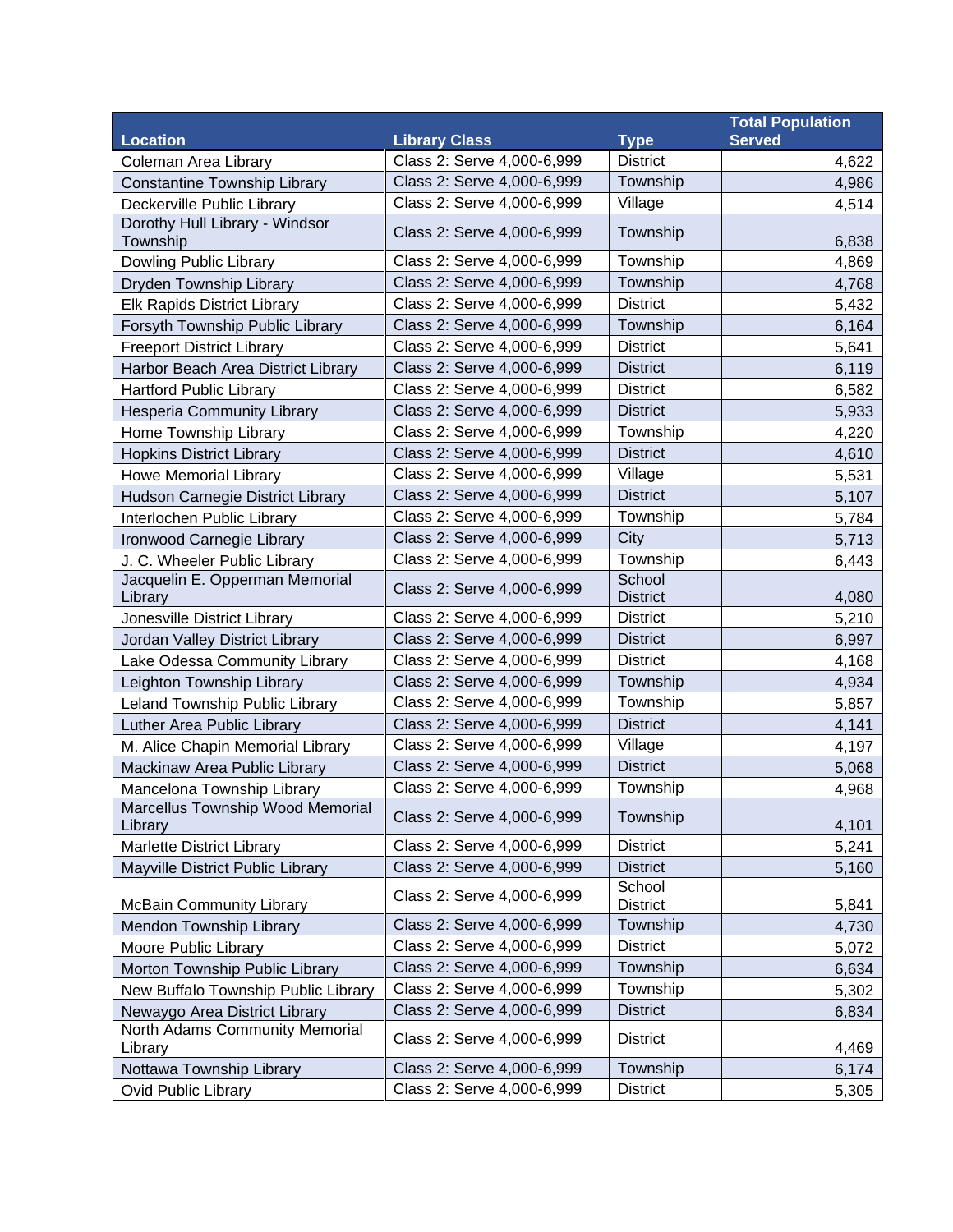|                                                 |                             |                           | <b>Total Population</b> |
|-------------------------------------------------|-----------------------------|---------------------------|-------------------------|
| <b>Location</b>                                 | <b>Library Class</b>        | <b>Type</b>               | <b>Served</b>           |
| <b>Pathfinder Community Library</b>             | Class 2: Serve 4,000-6,999  | Township                  | 6,341                   |
| Peninsula Community Library                     | Class 2: Serve 4,000-6,999  | Township                  | 5,433                   |
| <b>Pigeon District Library</b>                  | Class 2: Serve 4,000-6,999  | <b>District</b>           | 6,654                   |
| <b>Pittsford Public Library</b>                 | Class 2: Serve 4,000-6,999  | Township                  | 4,105                   |
| Port Austin Township Library                    | Class 2: Serve 4,000-6,999  | Township                  | 5,033                   |
| Potterville-Benton Township District<br>Library | Class 2: Serve 4,000-6,999  | <b>District</b>           | 5,413                   |
| <b>Putnam District Library</b>                  | Class 2: Serve 4,000-6,999  | <b>District</b>           | 6,847                   |
| Rauchholz Memorial Library                      | Class 2: Serve 4,000-6,999  | Township                  | 6,240                   |
| <b>Reading Community Library</b>                | Class 2: Serve 4,000-6,999  | <b>District</b>           | 5,376                   |
| <b>Reese Unity District Library</b>             | Class 2: Serve 4,000-6,999  | <b>District</b>           | 5,523                   |
| <b>River Rapids District Library</b>            | Class 2: Serve 4,000-6,999  | <b>District</b>           | 4,659                   |
| Roscommon Area District Library                 | Class 2: Serve 4,000-6,999  | <b>District</b>           | 6,295                   |
| Saint Ignace Public Library                     | Class 2: Serve 4,000-6,999  | City                      | 4,434                   |
| Sanilac District Library                        | Class 2: Serve 4,000-6,999  | <b>District</b>           | 4,375                   |
| Saugatuck-Douglas District Library              | Class 2: Serve 4,000-6,999  | <b>District</b>           | 5,101                   |
| Sebewaing Township Library                      | Class 2: Serve 4,000-6,999  | Township                  | 4,038                   |
| Sherman Township Library                        | Class 2: Serve 4,000-6,999  | Township                  | 5,635                   |
| Somerset Township Library                       | Class 2: Serve 4,000-6,999  | Township                  | 4,623                   |
| <b>Stair District Library</b>                   | Class 2: Serve 4,000-6,999  | <b>District</b>           | 4,046                   |
| Suttons Bay-Bingham District Library            | Class 2: Serve 4,000-6,999  | <b>District</b>           | 5,479                   |
| Taymouth Township Library                       | Class 2: Serve 4,000-6,999  | Township                  | 6,680                   |
| Thomas E. Fleschner Memorial<br>Library         | Class 2: Serve 4,000-6,999  | Township                  | 6,033                   |
| Three Oaks Township Public Library              | Class 2: Serve 4,000-6,999  | Township                  | 4,576                   |
| <b>Utica Public Library</b>                     | Class 2: Serve 4,000-6,999  | City                      | 4,757                   |
| Vernon District Public Library                  | Class 2: Serve 4,000-6,999  | Township                  | 4,614                   |
| <b>Walled Lake City Library</b>                 | Class 2: Serve 4,000-6,999  | City                      | 6,999                   |
| <b>Watervliet District Library</b>              | Class 2: Serve 4,000-6,999  | <b>District</b>           | 4,837                   |
| White Pigeon Township Library                   | Class 2: Serve 4,000-6,999  | Township                  | 5,240                   |
| Aitkin Memorial District Library                | Class 3: Serve 7,000-11,999 | <b>District</b>           | 7,410                   |
| Alanson Area Public Library                     | Class 3: Serve 7,000-11,999 | <b>District</b>           | 11,600                  |
| <b>Albion District Library</b>                  | Class 3: Serve 7,000-11,999 | <b>District</b>           | 11,569                  |
| Alcona County Library                           | Class 3: Serve 7,000-11,999 | County                    | 9,706                   |
| Alma Public Library                             | Class 3: Serve 7,000-11,999 | City                      | 11,902                  |
| Alvah N. Belding Memorial Library               | Class 3: Serve 7,000-11,999 | City                      | 11,000                  |
| Augusta-Ross Township District<br>Library       | Class 3: Serve 7,000-11,999 | <b>District</b>           | 7,172                   |
| Bath Township Public Library                    | Class 3: Serve 7,000-11,999 | Township                  | 11,598                  |
| Berrien Springs Community Library               | Class 3: Serve 7,000-11,999 | <b>District</b>           | 9,197                   |
| <b>Blair Memorial Library</b>                   | Class 3: Serve 7,000-11,999 | City                      | 11,825                  |
| <b>Boyne District Library</b>                   | Class 3: Serve 7,000-11,999 | <b>District</b>           | 7,226                   |
| <b>Buchanan District Library</b>                | Class 3: Serve 7,000-11,999 | <b>District</b>           | 10,090                  |
| <b>Bullard Sanford Memorial Library</b>         | Class 3: Serve 7,000-11,999 | <b>District</b>           | 9,705                   |
| <b>Calumet Public School Library</b>            | Class 3: Serve 7,000-11,999 | School<br><b>District</b> | 8,692                   |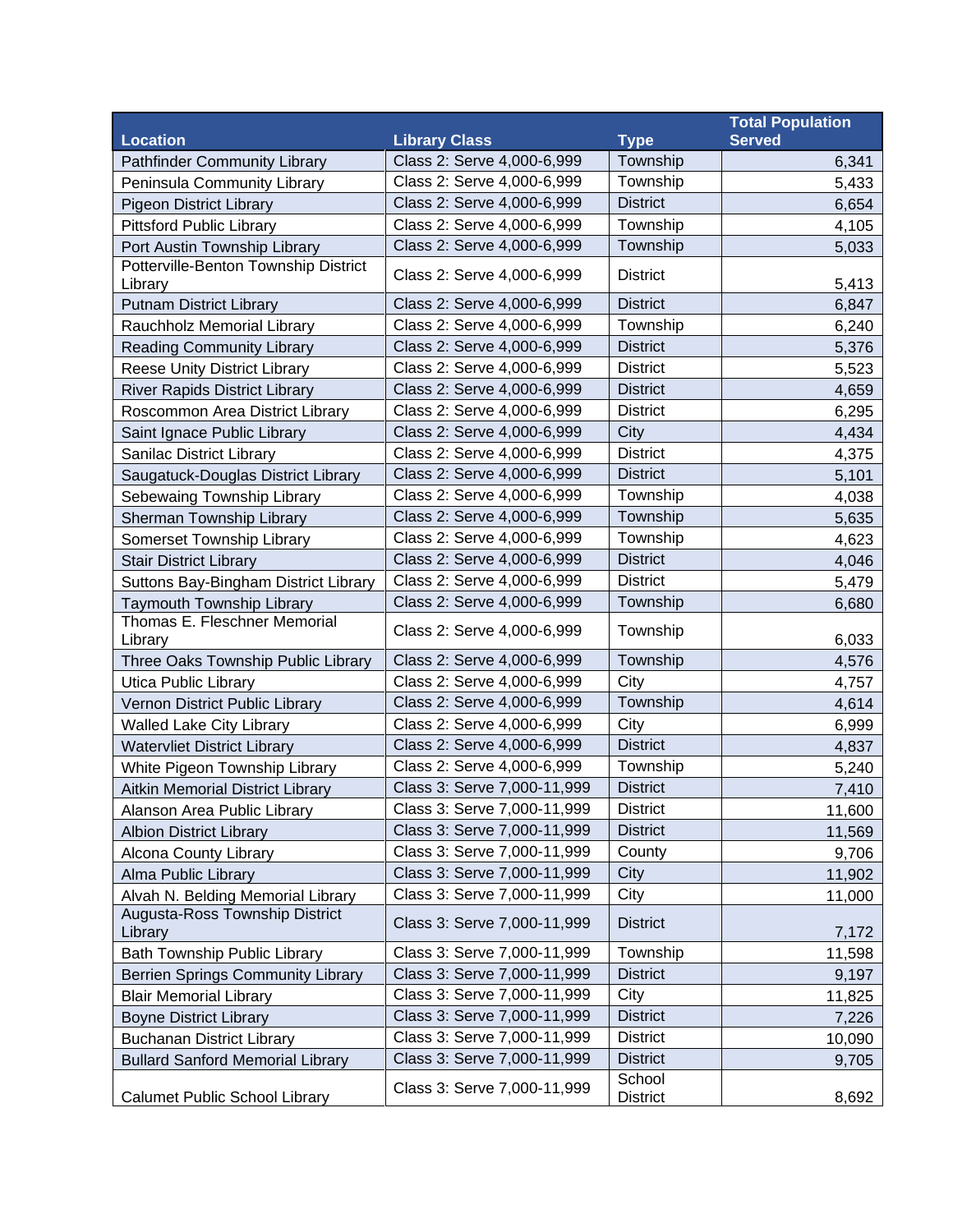|                                                          |                             |                           | <b>Total Population</b> |
|----------------------------------------------------------|-----------------------------|---------------------------|-------------------------|
| <b>Location</b>                                          | <b>Library Class</b>        | <b>Type</b>               | <b>Served</b>           |
| Caro Area District Library                               | Class 3: Serve 7,000-11,999 | <b>District</b>           | 11,833                  |
| Carson City Public Library                               | Class 3: Serve 7,000-11,999 | City                      | 10,857                  |
| Cedar Springs Public Library                             | Class 3: Serve 7,000-11,999 | City                      | 9,483                   |
| Center Line Public Library                               | Class 3: Serve 7,000-11,999 | City                      | 8,257                   |
| Charlevoix Public Library                                | Class 3: Serve 7,000-11,999 | <b>District</b>           | 9,810                   |
| Coopersville Area District Library                       | Class 3: Serve 7,000-11,999 | <b>District</b>           | 11,862                  |
| <b>Delton District Library</b>                           | Class 3: Serve 7,000-11,999 | <b>District</b>           | 10,021                  |
| Dorr Township Library                                    | Class 3: Serve 7,000-11,999 | Township                  | 7,439                   |
| Eau Claire District Library                              | Class 3: Serve 7,000-11,999 | <b>District</b>           | 7,392                   |
| <b>Ecorse Public Library</b>                             | Class 3: Serve 7,000-11,999 | City                      | 9,512                   |
| <b>Evart Public Library</b>                              | Class 3: Serve 7,000-11,999 | <b>District</b>           | 7,717                   |
| Frankenmuth James E. Wickson<br><b>District Library</b>  | Class 3: Serve 7,000-11,999 | <b>District</b>           | 7,824                   |
| Galesburg-Charleston Memorial<br><b>District Library</b> | Class 3: Serve 7,000-11,999 | <b>District</b>           | 9,476                   |
| Gary Byker Memorial Library of<br>Hudsonville            | Class 3: Serve 7,000-11,999 | City                      | 10,983                  |
|                                                          | Class 3: Serve 7,000-11,999 | School                    |                         |
| Gladstone School & Public Library                        |                             | <b>District</b>           | 11,239                  |
| <b>Grant Area District Library</b>                       | Class 3: Serve 7,000-11,999 | <b>District</b>           | 8,875                   |
| Hart Area Public Library                                 | Class 3: Serve 7,000-11,999 | <b>District</b>           | 8,133                   |
| Henika District Library                                  | Class 3: Serve 7,000-11,999 | <b>District</b>           | 7,135                   |
| <b>Hillsdale Community Library</b>                       | Class 3: Serve 7,000-11,999 | City                      | 11,870                  |
| Huntington Woods Public Library                          | Class 3: Serve 7,000-11,999 | City                      | 8,764                   |
| Laingsburg Public Library                                | Class 3: Serve 7,000-11,999 | City                      | 9,555                   |
| L'Anse Area School-Public Library                        | Class 3: Serve 7,000-11,999 | School<br><b>District</b> | 9,533                   |
| Lenox Township Library                                   | Class 3: Serve 7,000-11,999 | Township                  | 10,470                  |
| Lois Wagner Memorial Library                             | Class 3: Serve 7,000-11,999 | City                      | 11,581                  |
| Manchester District Library                              | Class 3: Serve 7,000-11,999 | <b>District</b>           | 7,312                   |
| Manistique School & Public Library                       | Class 3: Serve 7,000-11,999 | School<br><b>District</b> | 8,344                   |
| Melvindale Public Library                                | Class 3: Serve 7,000-11,999 | City                      | 10,715                  |
| Millington Arbela District Library                       | Class 3: Serve 7,000-11,999 | <b>District</b>           | 7,424                   |
| <b>Montmorency County Public</b><br>Libraries            | Class 3: Serve 7,000-11,999 | County                    | 9,765                   |
| Munising School Public Library                           | Class 3: Serve 7,000-11,999 | School<br><b>District</b> | 9,623                   |
| Negaunee Public Library                                  | Class 3: Serve 7,000-11,999 | City                      | 7,656                   |
| Northfield Township Area Library                         | Class 3: Serve 7,000-11,999 | Township                  | 8,354                   |
| Oscoda County Library                                    | Class 3: Serve 7,000-11,999 | County                    | 8,640                   |
| <b>Parchment Community Library</b>                       | Class 3: Serve 7,000-11,999 | <b>District</b>           | 9,969                   |
| Patmos Library                                           | Class 3: Serve 7,000-11,999 | Township                  | 7,034                   |
| Pere Marquette District Library                          | Class 3: Serve 7,000-11,999 | <b>District</b>           | 8,833                   |
| <b>Pinckney Community Public Library</b>                 | Class 3: Serve 7,000-11,999 | <b>District</b>           | 11,503                  |
| Rawson Memorial Library                                  | Class 3: Serve 7,000-11,999 | <b>District</b>           | 8,891                   |
| Reed City Area District Library                          | Class 3: Serve 7,000-11,999 | <b>District</b>           | 8,543                   |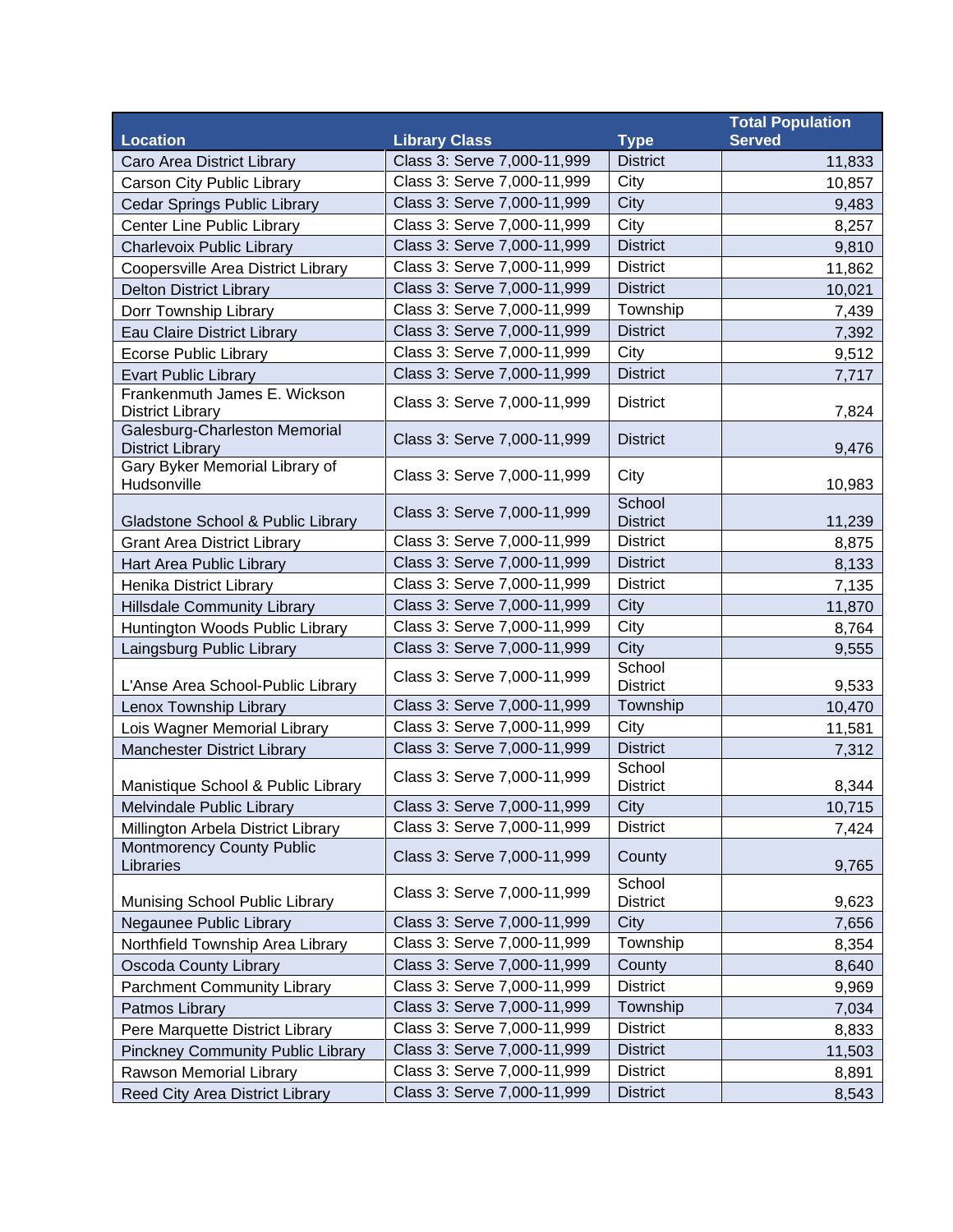|                                                    |                              |                           | <b>Total Population</b> |
|----------------------------------------------------|------------------------------|---------------------------|-------------------------|
| <b>Location</b>                                    | <b>Library Class</b>         | <b>Type</b>               | <b>Served</b>           |
| <b>Richland Community Library</b>                  | Class 3: Serve 7,000-11,999  | <b>District</b>           | 7,580                   |
| <b>River Rouge Public Library</b>                  | Class 3: Serve 7,000-11,999  | <b>City</b>               | 7,903                   |
| Ruth Hughes Memorial District<br>Library           | Class 3: Serve 7,000-11,999  | <b>District</b>           | 11,480                  |
| Saint Charles District Library                     | Class 3: Serve 7,000-11,999  | <b>District</b>           | 7,798                   |
| Salem Township Library                             | Class 3: Serve 7,000-11,999  | Township                  | 7,357                   |
| Sandusky District Library                          | Class 3: Serve 7,000-11,999  | <b>District</b>           | 7,103                   |
| Saranac Public Library                             | Class 3: Serve 7,000-11,999  | Village                   | 10,017                  |
| Schultz-Holmes Memorial Library                    | Class 3: Serve 7,000-11,999  | Village                   | 7,272                   |
| Shelby Area District Library                       | Class 3: Serve 7,000-11,999  | <b>District</b>           | 11,377                  |
| South Haven Memorial Library                       | Class 3: Serve 7,000-11,999  | City                      | 8,386                   |
| Sparta Carnegie Township Library                   | Class 3: Serve 7,000-11,999  | Township                  | 9,110                   |
| Spies Public Library                               | Class 3: Serve 7,000-11,999  | City                      | 9,645                   |
| <b>Surrey Township Public Library</b>              | Class 3: Serve 7,000-11,999  | Township                  | 9,301                   |
| Tahquamenon Area Public Library                    | Class 3: Serve 7,000-11,999  | School<br><b>District</b> | 7,851                   |
| <b>Tamarack District Library</b>                   | Class 3: Serve 7,000-11,999  | <b>District</b>           | 10,250                  |
| Theodore A. Cutler Memorial Library                | Class 3: Serve 7,000-11,999  | City                      | 10,662                  |
| Thomas Township Library                            | Class 3: Serve 7,000-11,999  | Township                  | 11,985                  |
| Thompson Home Public Library                       | Class 3: Serve 7,000-11,999  | City                      | 8,147                   |
| Timothy C. Hauenstein Reynolds<br>Township Library | Class 3: Serve 7,000-11,999  | Township                  | 9,714                   |
| Walton Erickson Public Library                     | Class 3: Serve 7,000-11,999  | School<br><b>District</b> | 9,514                   |
| West Branch District Library                       | Class 3: Serve 7,000-11,999  | <b>District</b>           | 9,138                   |
| <b>West Iron District Library</b>                  | Class 3: Serve 7,000-11,999  | <b>District</b>           | 7,370                   |
| <b>White Cloud Community Library</b>               | Class 3: Serve 7,000-11,999  | <b>District</b>           | 8,533                   |
| White Lake Community Library                       | Class 3: Serve 7,000-11,999  | <b>District</b>           | 11,811                  |
| White Pine District Library                        | Class 3: Serve 7,000-11,999  | <b>District</b>           | 10,014                  |
| <b>Adrian District Library</b>                     | Class 4: Serve 12,000-25,999 | <b>District</b>           | 21,133                  |
| <b>Allegan District Library</b>                    | Class 4: Serve 12,000-25,999 | <b>District</b>           | 17,401                  |
| Auburn Hills Public Library                        | Class 4: Serve 12,000-25,999 | City                      | 21,412                  |
| <b>Bacon Memorial District Library</b>             | Class 4: Serve 12,000-25,999 | <b>District</b>           | 25,883                  |
| Benton Harbor Public Library                       | Class 4: Serve 12,000-25,999 | City                      | 24,787                  |
| <b>Berkley Public Library</b>                      | Class 4: Serve 12,000-25,999 | City                      | 14,970                  |
| <b>Big Rapids Community Library</b>                | Class 4: Serve 12,000-25,999 | City                      | 20,025                  |
| Brandon Township Public Library                    | Class 4: Serve 12,000-25,999 | Township                  | 15,175                  |
| <b>Bridgeport Public Library</b>                   | Class 4: Serve 12,000-25,999 | Township                  | 12,667                  |
| <b>Briggs District Library</b>                     | Class 4: Serve 12,000-25,999 | <b>District</b>           | 19,336                  |
| Charles A. Ransom District Library                 | Class 4: Serve 12,000-25,999 | <b>District</b>           | 15,068                  |
| <b>Charlotte Community Library</b>                 | Class 4: Serve 12,000-25,999 | <b>District</b>           | 24,370                  |
| Cheboygan Area Public Library                      | Class 4: Serve 12,000-25,999 | <b>District</b>           | 13,894                  |
| <b>Chelsea District Library</b>                    | Class 4: Serve 12,000-25,999 | <b>District</b>           | 15,010                  |
| Coloma Public Library                              | Class 4: Serve 12,000-25,999 | <b>District</b>           | 12,982                  |
| <b>Comstock Township Library</b>                   | Class 4: Serve 12,000-25,999 | Township                  | 14,854                  |
| <b>Crawford County Library</b>                     | Class 4: Serve 12,000-25,999 | County                    | 14,074                  |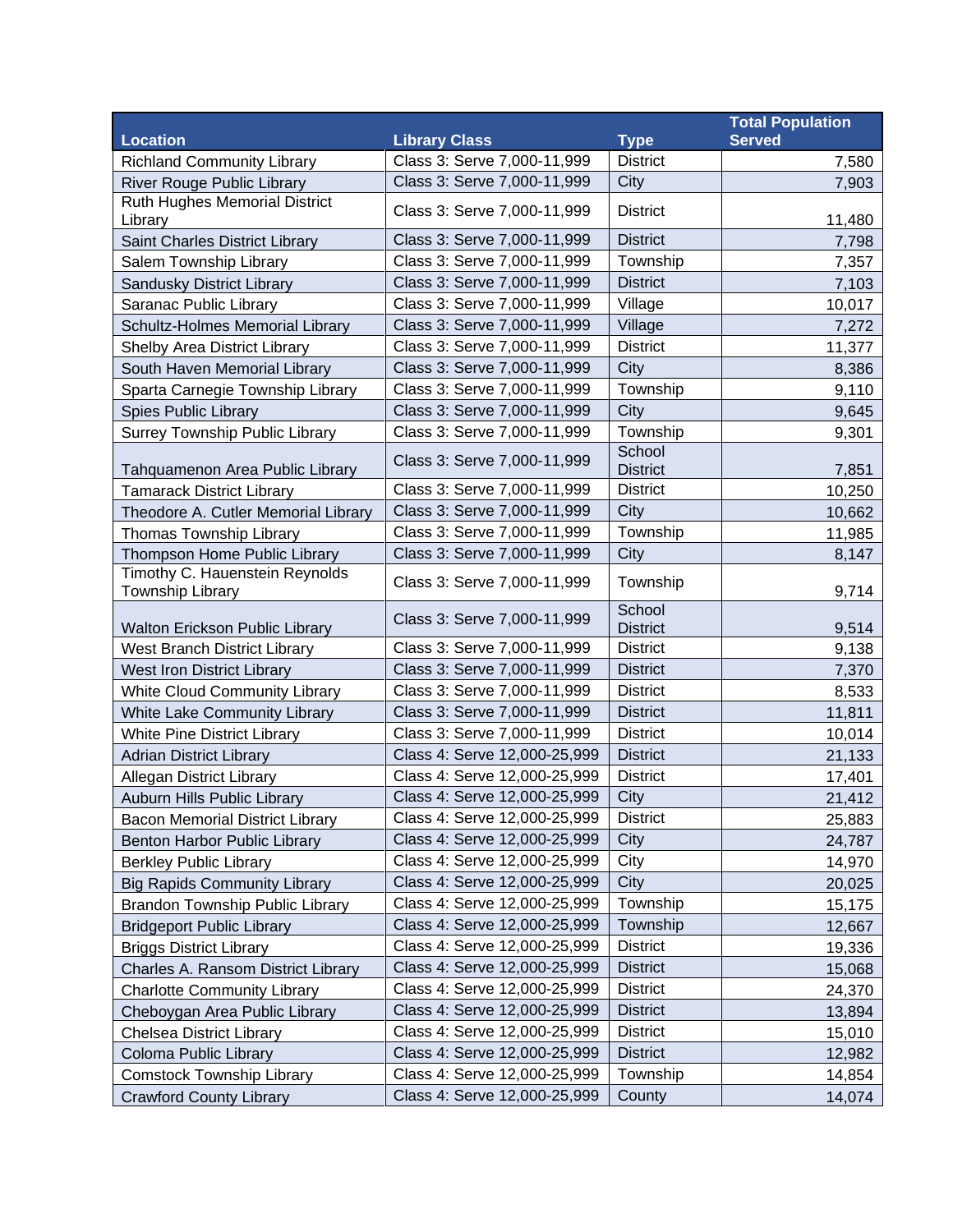|                                          |                              |                 | <b>Total Population</b> |
|------------------------------------------|------------------------------|-----------------|-------------------------|
| <b>Location</b>                          | <b>Library Class</b>         | <b>Type</b>     | <b>Served</b>           |
| <b>DeWitt District Library</b>           | Class 4: Serve 12,000-25,999 | <b>District</b> | 20,542                  |
| <b>Dexter District Library</b>           | Class 4: Serve 12,000-25,999 | <b>District</b> | 19,591                  |
| Dowagiac District Library                | Class 4: Serve 12,000-25,999 | <b>District</b> | 13,306                  |
| Eaton Rapids Area District Library       | Class 4: Serve 12,000-25,999 | <b>District</b> | 12,670                  |
| Escanaba Public Library                  | Class 4: Serve 12,000-25,999 | City            | 25,830                  |
| Fennville District Library               | Class 4: Serve 12,000-25,999 | <b>District</b> | 14,230                  |
| Ferndale Area District Library           | Class 4: Serve 12,000-25,999 | <b>District</b> | 19,900                  |
| <b>Flat River Community Library</b>      | Class 4: Serve 12,000-25,999 | <b>District</b> | 17,626                  |
| Flat Rock Public Library                 | Class 4: Serve 12,000-25,999 | City            | 17,823                  |
| <b>Fowlerville District Library</b>      | Class 4: Serve 12,000-25,999 | <b>District</b> | 17,068                  |
| <b>Fraser Public Library</b>             | Class 4: Serve 12,000-25,999 | City            | 14,480                  |
| <b>Fremont Area District Library</b>     | Class 4: Serve 12,000-25,999 | <b>District</b> | 13,326                  |
| <b>Fruitport District Library</b>        | Class 4: Serve 12,000-25,999 | <b>District</b> | 13,598                  |
| <b>Gladwin County District Library</b>   | Class 4: Serve 12,000-25,999 | <b>District</b> | 25,692                  |
| <b>Grand Ledge Area District Library</b> | Class 4: Serve 12,000-25,999 | <b>District</b> | 15,959                  |
| Hamburg Township Library                 | Class 4: Serve 12,000-25,999 | Township        | 21,165                  |
| Hamtramck Public Library                 | Class 4: Serve 12,000-25,999 | City            | 22,423                  |
| Harper Woods Public Library              | Class 4: Serve 12,000-25,999 | City            | 14,236                  |
| <b>Harrison District Library</b>         | Class 4: Serve 12,000-25,999 | <b>District</b> | 12,920                  |
| Harrison Township Public Library         | Class 4: Serve 12,000-25,999 | Township        | 24,587                  |
| <b>Hastings Public Library</b>           | Class 4: Serve 12,000-25,999 | City            | 13,233                  |
| Hazel Park Memorial District Library     | Class 4: Serve 12,000-25,999 | <b>District</b> | 16,422                  |
| <b>Highland Township Public Library</b>  | Class 4: Serve 12,000-25,999 | Township        | 19,202                  |
| <b>Holly Township Library</b>            | Class 4: Serve 12,000-25,999 | Township        | 23,088                  |
| Houghton Lake Public Library             | Class 4: Serve 12,000-25,999 | <b>District</b> | 15,322                  |
| <b>Howard Miller Library</b>             | Class 4: Serve 12,000-25,999 | City            | 22,115                  |
| Ionia Community Library                  | Class 4: Serve 12,000-25,999 | <b>District</b> | 21,871                  |
| Ishpeming Carnegie Public Library        | Class 4: Serve 12,000-25,999 | City            | 13,600                  |
| Kalkaska County Library                  | Class 4: Serve 12,000-25,999 | County          | 17,153                  |
| Leanna Hicks Public Library of           | Class 4: Serve 12,000-25,999 | City            |                         |
| Inkster                                  |                              |                 | 25,369                  |
| Lincoln Township Public Library          | Class 4: Serve 12,000-25,999 | Township        | 22,258                  |
| Lyon Township Public Library             | Class 4: Serve 12,000-25,999 | Township        | 14,545                  |
| MacDonald Public Library                 | Class 4: Serve 12,000-25,999 | City            | 13,452                  |
| <b>Manistee County Library</b>           | Class 4: Serve 12,000-25,999 | County          | 22,995                  |
| <b>Marshall District Library</b>         | Class 4: Serve 12,000-25,999 | <b>District</b> | 14,948                  |
| Maud Preston Palenske Memorial           | Class 4: Serve 12,000-25,999 | City            |                         |
| Library                                  |                              |                 | 18,393                  |
| Menominee County Library                 | Class 4: Serve 12,000-25,999 | County          | 14,384                  |
| Milan Public Library                     | Class 4: Serve 12,000-25,999 | City            | 17,511                  |
| <b>Milford Public Library</b>            | Class 4: Serve 12,000-25,999 | Township        | 15,736                  |
| Missaukee District Library               | Class 4: Serve 12,000-25,999 | <b>District</b> | 13,097                  |
| Mount Clemens Public Library             | Class 4: Serve 12,000-25,999 | <b>District</b> | 22,857                  |
| <b>Niles District Library</b>            | Class 4: Serve 12,000-25,999 | <b>District</b> | 25,686                  |
| <b>Ogemaw District Library</b>           | Class 4: Serve 12,000-25,999 | <b>District</b> | 12,561                  |
| <b>Otsego County Library</b>             | Class 4: Serve 12,000-25,999 | County          | 24,164                  |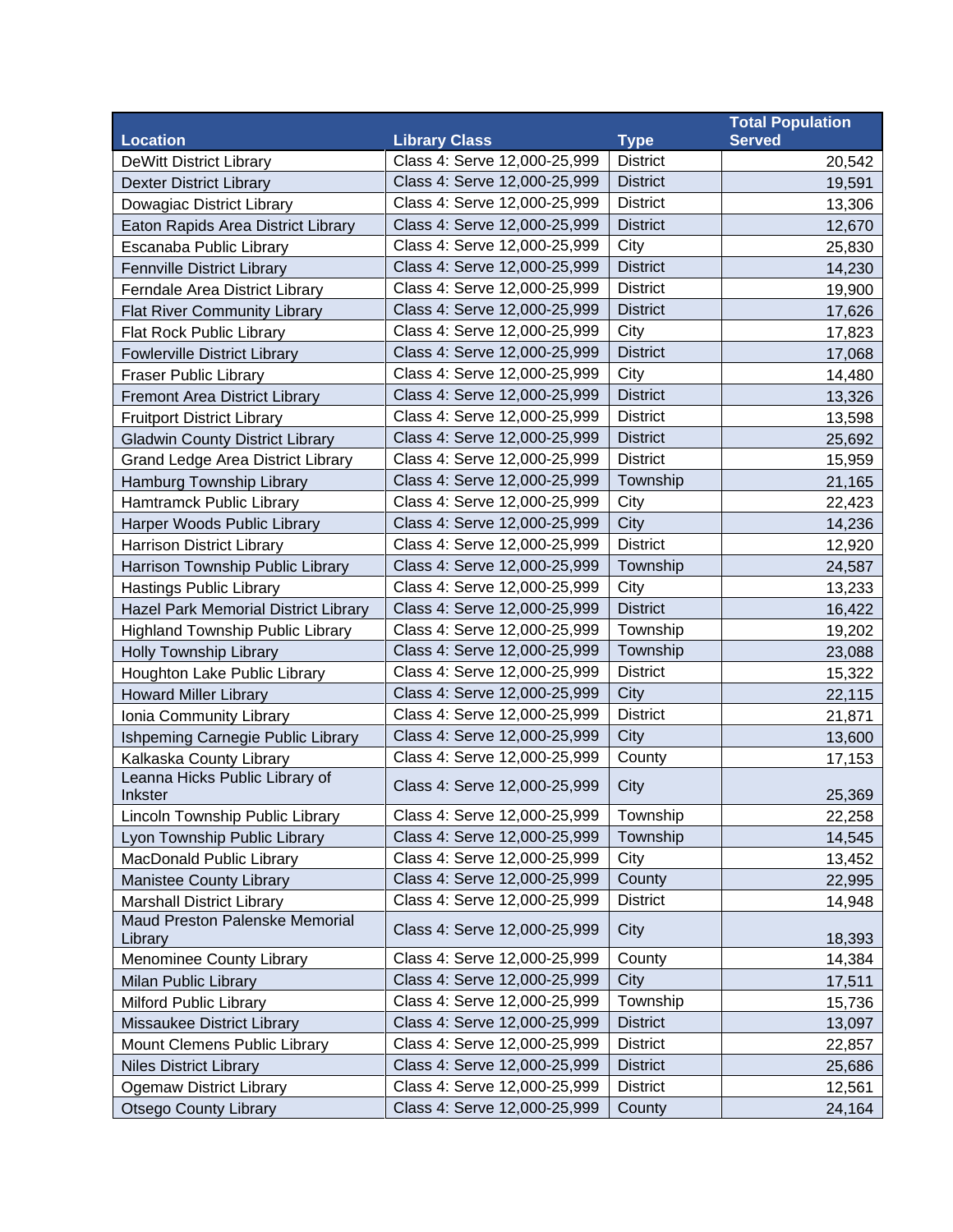|                                            |                              |                 | <b>Total Population</b> |
|--------------------------------------------|------------------------------|-----------------|-------------------------|
| <b>Location</b>                            | <b>Library Class</b>         | <b>Type</b>     | <b>Served</b>           |
| Otsego District Public Library             | Class 4: Serve 12,000-25,999 | <b>District</b> | 14,230                  |
| <b>Oxford Public Library</b>               | Class 4: Serve 12,000-25,999 | Township        | 20,526                  |
| Paw Paw District Library                   | Class 4: Serve 12,000-25,999 | <b>District</b> | 13,579                  |
| Petoskey District Library                  | Class 4: Serve 12,000-25,999 | <b>District</b> | 16,709                  |
| Portage Lake District Library              | Class 4: Serve 12,000-25,999 | <b>District</b> | 19,629                  |
| <b>Portland District Library</b>           | Class 4: Serve 12,000-25,999 | <b>District</b> | 13,912                  |
| Presque Isle District Library              | Class 4: Serve 12,000-25,999 | <b>District</b> | 14,878                  |
| Riverview Veterans Memorial Library        | Class 4: Serve 12,000-25,999 | City            | 12,486                  |
| Salem-South Lyon District Library          | Class 4: Serve 12,000-25,999 | <b>District</b> | 16,753                  |
| Spring Lake District Library               | Class 4: Serve 12,000-25,999 | <b>District</b> | 18,260                  |
| Springfield Township Library               | Class 4: Serve 12,000-25,999 | Township        | 13,940                  |
| <b>Sturgis District Library</b>            | Class 4: Serve 12,000-25,999 | <b>District</b> | 17,937                  |
| <b>Tecumseh District Library</b>           | Class 4: Serve 12,000-25,999 | <b>District</b> | 18,134                  |
| Thornapple Kellogg School and              | Class 4: Serve 12,000-25,999 | School          |                         |
| <b>Community Library</b>                   |                              | <b>District</b> | 15,497                  |
| Three Rivers Public Library                | Class 4: Serve 12,000-25,999 | City            | 14,253                  |
| <b>Vicksburg District Library</b>          | Class 4: Serve 12,000-25,999 | <b>District</b> | 12,238                  |
| Wayne Public Library                       | Class 4: Serve 12,000-25,999 | City            | 17,593                  |
| <b>Wixom Public Library</b>                | Class 4: Serve 12,000-25,999 | <b>City</b>     | 13,498                  |
| Allen Park Public Library                  | Class 5: Serve 26,000-49,999 | City            | 28,210                  |
| Allendale Township Library                 | Class 5: Serve 26,000-49,999 | Township        | 28,283                  |
| Alpena County Library                      | Class 5: Serve 26,000-49,999 | County          | 29,598                  |
| <b>Baldwin Public Library</b>              | Class 5: Serve 26,000-49,999 | City            | 35,350                  |
| <b>Belleville Area District Library</b>    | Class 5: Serve 26,000-49,999 | <b>District</b> | 42,361                  |
| <b>Bloomfield Township Public Library</b>  | Class 5: Serve 26,000-49,999 | Township        | 41,070                  |
| <b>Branch District Library</b>             | Class 5: Serve 26,000-49,999 | <b>District</b> | 46,905                  |
| <b>Brighton District Library</b>           | Class 5: Serve 26,000-49,999 | <b>District</b> | 43,254                  |
| Cadillac-Wexford County Public<br>Library  | Class 5: Serve 26,000-49,999 | County          | 35,087                  |
| <b>Cass District Library</b>               | Class 5: Serve 26,000-49,999 | <b>District</b> | 38,002                  |
| Chesterfield Township Library              | Class 5: Serve 26,000-49,999 | Township        | 43,381                  |
| Clarkston Independence District<br>Library | Class 5: Serve 26,000-49,999 | <b>District</b> |                         |
| <b>Commerce Township Community</b>         |                              |                 | 35,563                  |
| Library                                    | Class 5: Serve 26,000-49,999 | Township        | 40,186                  |
| <b>Community District Library</b>          | Class 5: Serve 26,000-49,999 | <b>District</b> | 28,263                  |
| <b>Cromaine District Library</b>           | Class 5: Serve 26,000-49,999 | <b>District</b> | 26,391                  |
| Delta Township District Library            | Class 5: Serve 26,000-49,999 | <b>District</b> | 32,799                  |
| <b>Dickinson County Library</b>            | Class 5: Serve 26,000-49,999 | County          | 26,168                  |
| <b>East Lansing Public Library</b>         | Class 5: Serve 26,000-49,999 | City            | 48,579                  |
| <b>Eastpointe Memorial Library</b>         | Class 5: Serve 26,000-49,999 | City            | 32,442                  |
| <b>Garden City Public Library</b>          | Class 5: Serve 26,000-49,999 | City            | 27,692                  |
| Georgetown Township Public Library         | Class 5: Serve 26,000-49,999 | Township        | 46,985                  |
| <b>Hackley Public Library</b>              | Class 5: Serve 26,000-49,999 | <b>District</b> | 40,898                  |
| Iosco-Arenac District Library              | Class 5: Serve 26,000-49,999 | <b>District</b> | 41,786                  |
| Lenawee District Library                   | Class 5: Serve 26,000-49,999 | <b>District</b> | 40,771                  |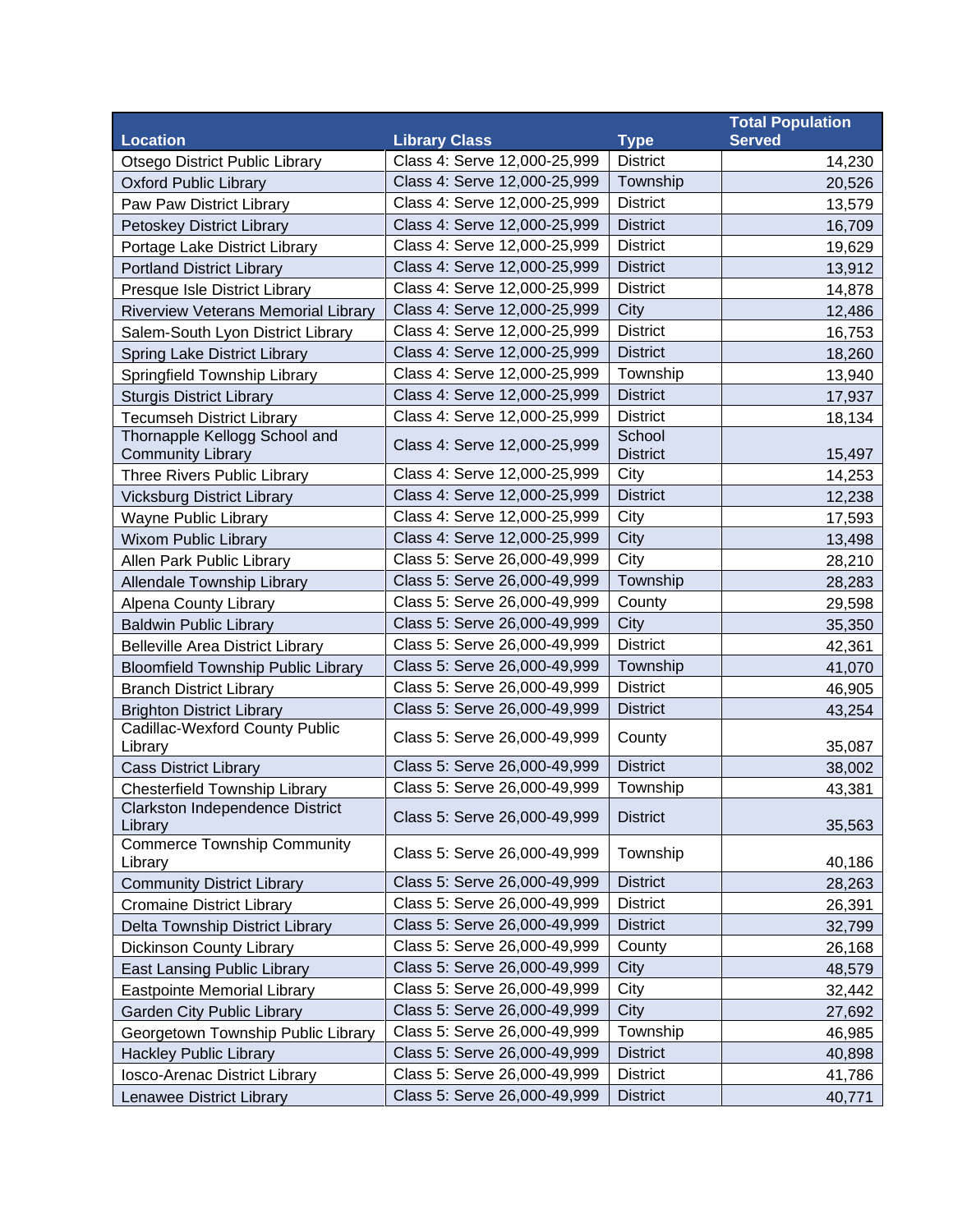|                                           |                              |                 | <b>Total Population</b> |
|-------------------------------------------|------------------------------|-----------------|-------------------------|
| <b>Location</b>                           | <b>Library Class</b>         | <b>Type</b>     | <b>Served</b>           |
| Lincoln Park Public Library               | Class 5: Serve 26,000-49,999 | City            | 38,144                  |
| <b>Loutit District Library</b>            | Class 5: Serve 26,000-49,999 | <b>District</b> | 35,540                  |
| Madison Heights Public Library            | Class 5: Serve 26,000-49,999 | City            | 29,694                  |
| <b>Mason County District Library</b>      | Class 5: Serve 26,000-49,999 | <b>District</b> | 28,646                  |
| Northville District Library               | Class 5: Serve 26,000-49,999 | <b>District</b> | 34,467                  |
| Oak Park Public Library                   | Class 5: Serve 26,000-49,999 | City            | 29,319                  |
| Orion Township Public Library             | Class 5: Serve 26,000-49,999 | Township        | 35,394                  |
| Peter White Public Library                | Class 5: Serve 26,000-49,999 | City            | 36,441                  |
| <b>Plymouth District Library</b>          | Class 5: Serve 26,000-49,999 | <b>District</b> | 36,656                  |
| <b>Redford Township District Library</b>  | Class 5: Serve 26,000-49,999 | <b>District</b> | 48,362                  |
| Romeo District Library                    | Class 5: Serve 26,000-49,999 | <b>District</b> | 33,839                  |
| Romulus Public Library                    | Class 5: Serve 26,000-49,999 | City            | 39,868                  |
| Roseville Public Library                  | Class 5: Serve 26,000-49,999 | City            | 47,299                  |
| <b>Saline District Library</b>            | Class 5: Serve 26,000-49,999 | <b>District</b> | 26,376                  |
| Shiawassee District Library               | Class 5: Serve 26,000-49,999 | <b>District</b> | 27,920                  |
| Southgate Veterans Memorial<br>Library    | Class 5: Serve 26,000-49,999 | City            | 30,047                  |
| <b>Superior District Library</b>          | Class 5: Serve 26,000-49,999 | <b>District</b> | 43,031                  |
| Van Buren District Library                | Class 5: Serve 26,000-49,999 | <b>District</b> | 44,265                  |
| White Lake Township Library               | Class 5: Serve 26,000-49,999 | Township        | 30,019                  |
| Ann Arbor District Library                | Class 6: Serve 50,000+       | <b>District</b> | 163,590                 |
| Bay County Library System                 | Class 6: Serve 50,000+       | County          | 107,681                 |
| <b>Canton Public Library</b>              | Class 6: Serve 50,000+       | Township        | 90,173                  |
| <b>Capital Area District Libraries</b>    | Class 6: Serve 50,000+       | <b>District</b> | 238,859                 |
| Chippewa River District Library<br>System | Class 6: Serve 50,000+       | <b>District</b> | 51,640                  |
| Clinton-Macomb Public Library             | Class 6: Serve 50,000+       | <b>District</b> | 169,833                 |
| Dearborn Heights City Libraries           | Class 6: Serve 50,000+       | City            | 57,774                  |
| Dearborn Public Library                   | Class 6: Serve 50,000+       | City            | 98,153                  |
| <b>Detroit Public Library</b>             | Class 6: Serve 50,000+       | City            | 713,777                 |
| Farmington Community Library              | Class 6: Serve 50,000+       | <b>District</b> | 90,112                  |
| Flint Public Library                      | Class 6: Serve 50,000+       | <b>District</b> | 102,434                 |
| Genesee District Library                  | Class 6: Serve 50,000+       | <b>District</b> | 332,567                 |
| Grace A. Dow Memorial Library             | Class 6: Serve 50,000+       | City            | 76,707                  |
| <b>Grand Rapids Public Library</b>        | Class 6: Serve 50,000+       | City            | 188,040                 |
| Grosse Pointe Public Library              | Class 6: Serve 50,000+       | <b>District</b> | 51,133                  |
| <b>Herrick District Library</b>           | Class 6: Serve 50,000+       | <b>District</b> | 102,423                 |
| <b>Howell Carnegie District Library</b>   | Class 6: Serve 50,000+       | <b>District</b> | 52,529                  |
| Jackson District Library                  | Class 6: Serve 50,000+       | <b>District</b> | 160,248                 |
| Kalamazoo Public Library                  | Class 6: Serve 50,000+       | <b>District</b> | 116,445                 |
| <b>Kent District Library</b>              | Class 6: Serve 50,000+       | <b>District</b> | 395,660                 |
| <b>Lapeer District Library</b>            | Class 6: Serve 50,000+       | <b>District</b> | 60,006                  |
| Livonia Public Library                    | Class 6: Serve 50,000+       | City            | 96,942                  |
| Monroe County Library System              | Class 6: Serve 50,000+       | County          | 149,955                 |
| Muskegon Area District Library            | Class 6: Serve 50,000+       | <b>District</b> | 105,852                 |
| Novi Public Library                       | Class 6: Serve 50,000+       | City            | 55,374                  |